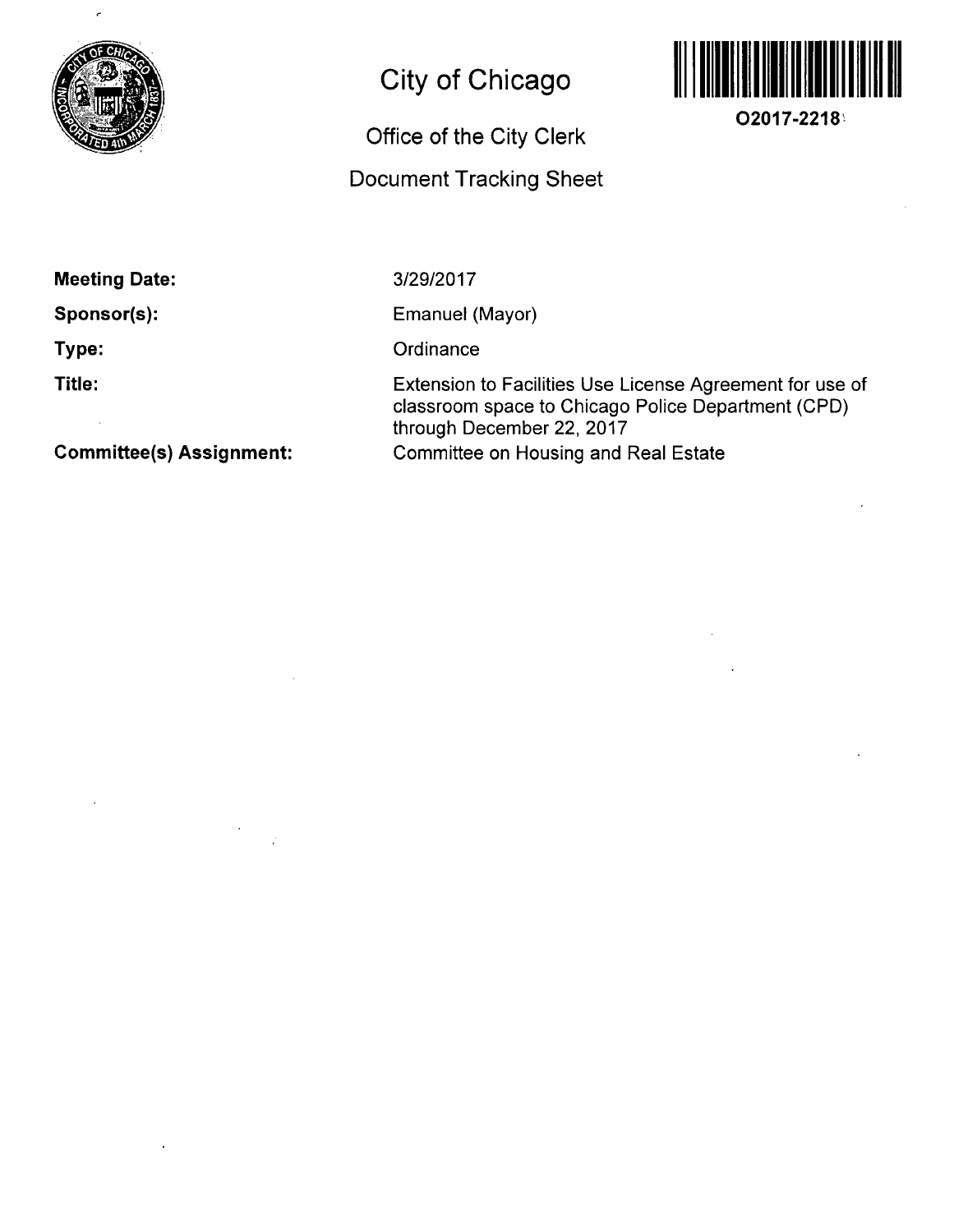

#### OFFICE OF THE MAYOR

CITY OF CHICAGO

RAHM EMANUEL MAYOR

March 29, 2017

### TO THE HONORABLE, THE CITY COUNCIL OF THE CITY OF CHICAGO

Ladies and Gentlemen:

At the request of the Commissioner of Fleet and Facility Management, I transmit herewith an ordinance authorizing the execution of a license agreement with Community College. District 508.

Your favorable consideration of this ordinance will be appreciated.

Very truly yours,

Mayor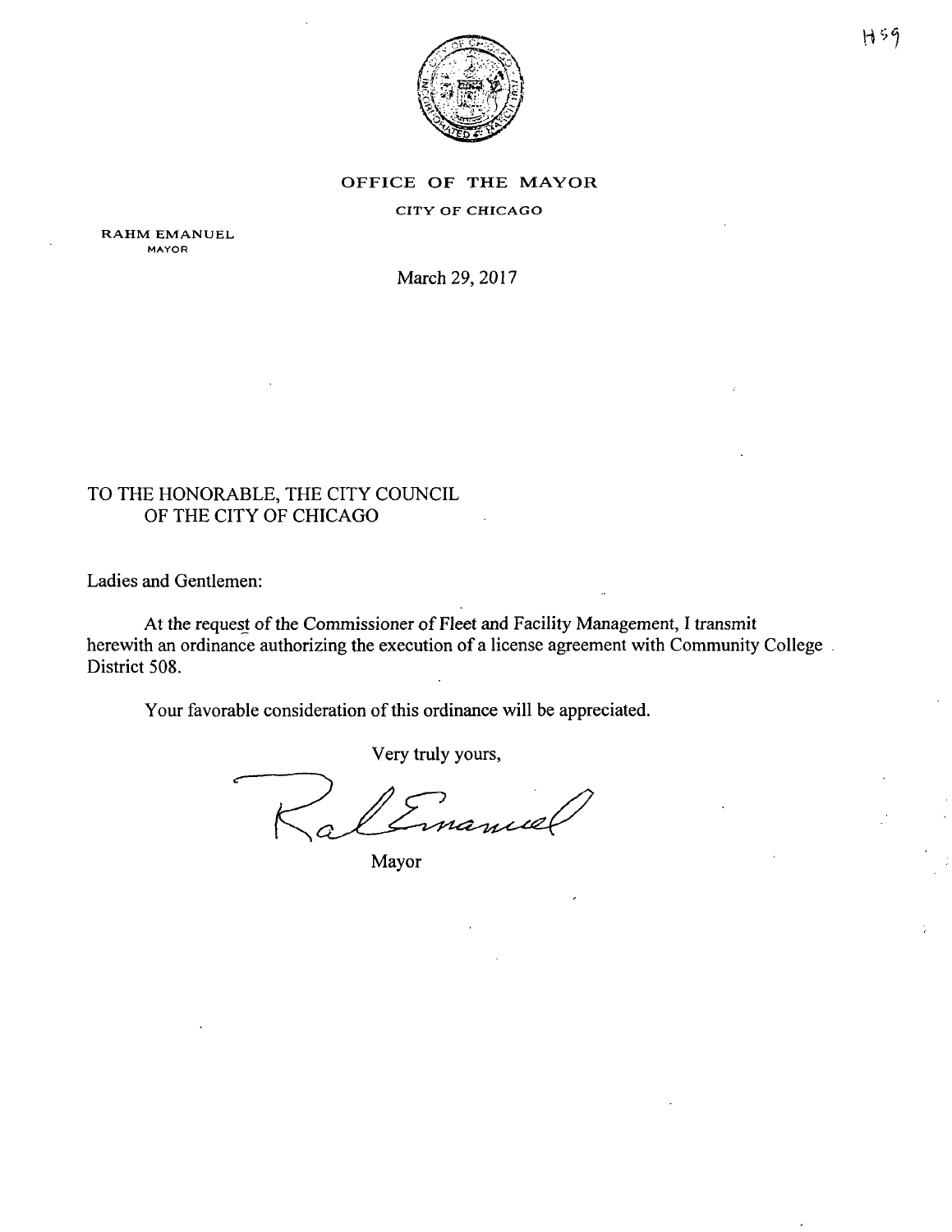#### **ORDINANCE**

WHEREAS, the City of Chicago (the "City" or "Licensee") is a home rule unit of govemment by virtue of the provisions of the Constitution of the State of Illinois of 1970, and as such, may exercise any power and perform any function pertaining to its govemment and affairs; and

WHEREAS, Board of Trustees of Community College District No. 508 ("College") is the owner of the Kennedy-King College Dawson Technical Institute campus (the "Premises") located at 3901 South State Street, Chicago, Illinois; and

WHEREAS, the City has a need for classroom space to conduct training for officers of the Chicago Police Department because the Police Academy is at capacity; and

WHEREAS, pursuant to Section 2-51-050(1) of the Municipal Code of Chicago, the Commissioner of the Department of Fleet and Facility Management has the authority to enter into right of entry agreements on behalf of the City and other City departments for up to 180 days each; and

WHEREAS, the City and College entered into an agreement on January 3, 2017, to permit the City's use of classroom space at the Premises commencing on January 3, 2017 (the "Facilities Use License Agreement"; attached hereto as Exhibit A); and

WHEREAS, the City must terminate the Facilities Use License Agreement effective on July 1, 2017 if the City Council does not approve an extension to the Facilities Use License Agreement, due to the 180-day limitation on the authority granted to the Commissioner of the Department of Fleet and Facility Management for such agreements; and

WHEREAS, the City wishes to continue its use of the Premises through December 22, 2017, and College has agreed to permit the City's continued use through that date; and

WHEREAS, pursuant to Section 2-51-050(1) of the Municipal Code of Chicago, City *Council approval is required for continuation of the term beyond the initial 180-day period; now, therefore,* 

## BE IT ORDAINED BY THE CITY COUNCIL OF THE CITY OF CHICAGO:

**SECTION 1.** The foregoing recitals are hereby adopted as the findings of the City Council.

SECTION 2. Notwithstanding any provision to the contrary in Section 2-51-050(1) of the Municipal Code of Chicago regarding the 180-day limit on extensions for right of entry agreements, the City Council authorizes the continuation of the term of the Facilities Use License Agreement through December 22, 2017.

**SECTION 3.** This ordinance shall take effect immediately upon its passage and approval.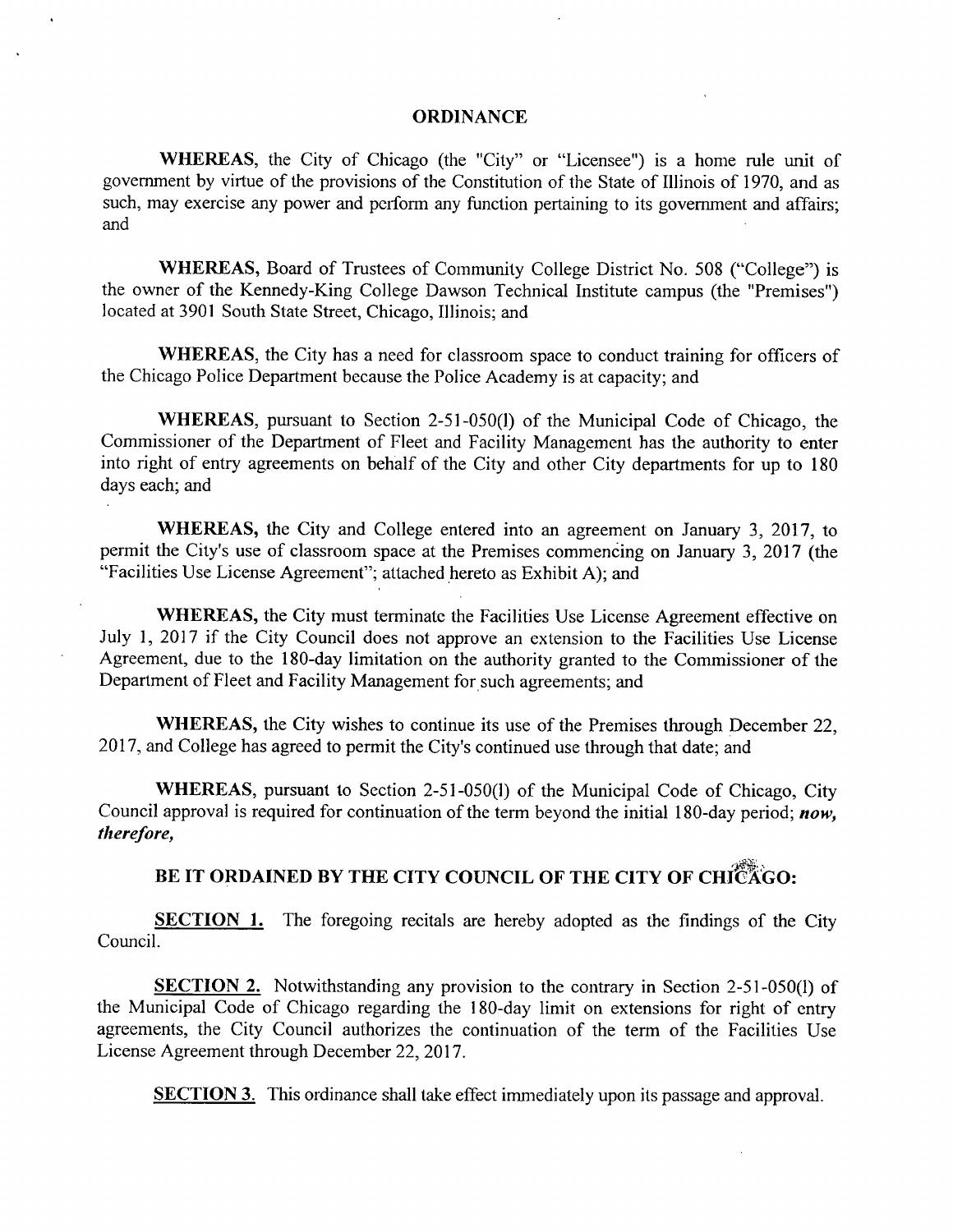## EXHIBIT A

# Use Agreement

[Attached]

 $\ddot{\chi}$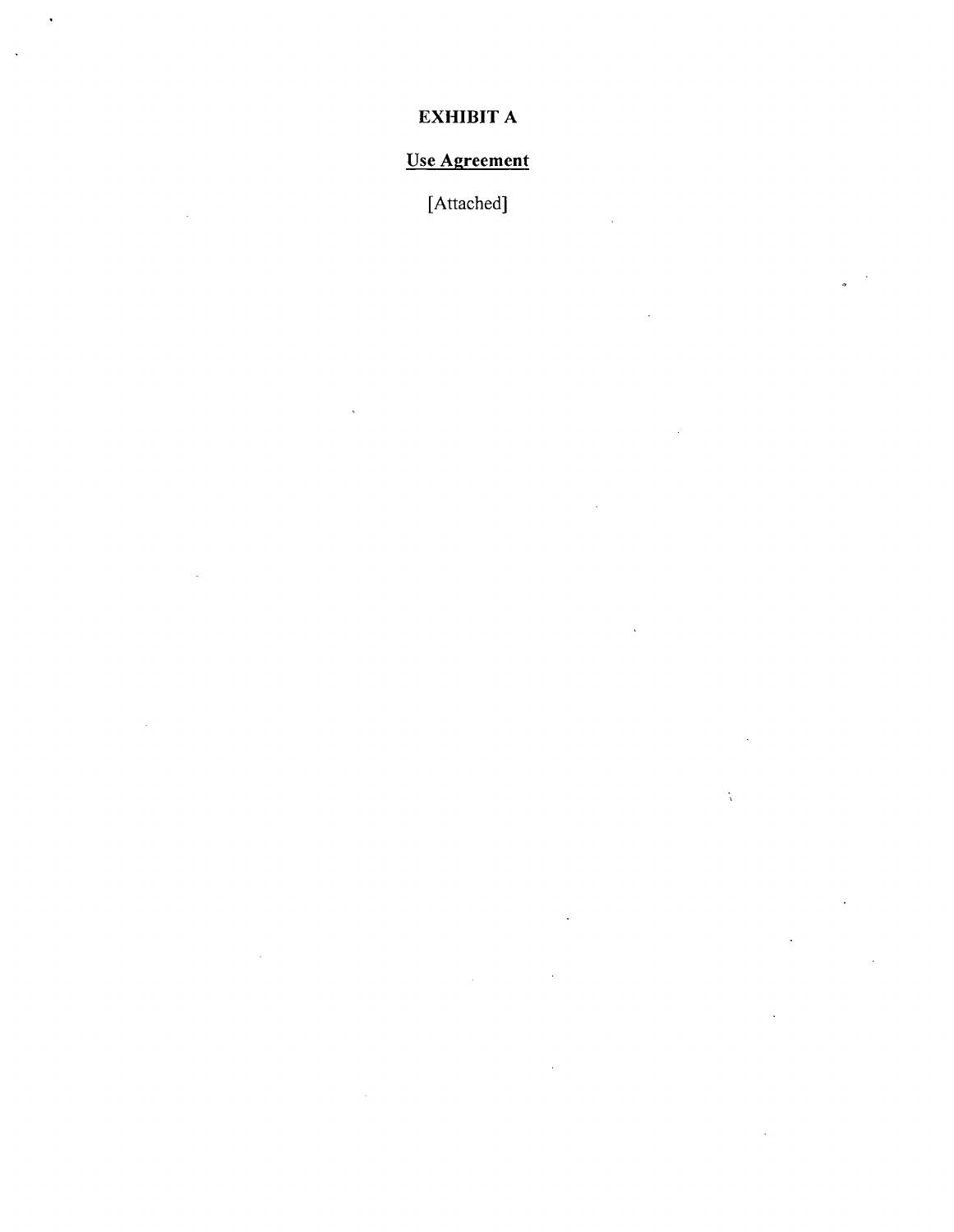

### BOARD OF TRUSTEES OF COMMUNITY COLLEGE DISTRICT NO. 508 County of Cook and State of Illinois

#### FACILITIES USE LICENSE AGREEMENT

#### CITY OF CHICAGO DEPARTMENT OF POLICE

This Facilities Use License Agreement ("License") is made and entered into this  $\tilde{\mathcal{I}}$ / day of  $\mathcal{I}_{\ell,i,d\ell,i'\ell'}$ , 2017 (ihe "Effective Date") by and between the Board of Trustees of Community-College District No. 508, County of Cook and State of Illinois on behalf of Kennedy-King College Dawson Technical Institute (hereinafter "Liceasor"), a body politic and corporate, and City of Chicago, an Illinois municipal corporation and home rule unit of govemment whose principal offices arc located al 121 North LaSalle Street, Chicago, IL 60602 ("Licensee").

#### RECITALS

A. WHEREAS, Licensor has the authority to license the premises described below; and

B. WHEREAS, Licensee desires to be granted a license to use the described premises as provided herein.

#### TERMS

In contemplation of the relationship to be established, and for good and valuable consideration, the parlies agree as follows:

#### 1. Premises.

- 1.1 Licensor licenses to Licensee, certain space located at Dawson Technical Institute, 3901 S. State St., Chicago, IL 60609 ("College") and further described in Exhibit A ("Premises"), and the purpose of using the space described in Section 3. All recitals and exhibits referenced herein are incorporated into this License.
- 1.2 Licensee understands that Premises are part of an educational institution whose primary function is the education of the students. Therefore, all terms and conditions of the License are made with the understanding that the Licensor is not required to, and will not, alter its instructional program or the College in any manner, to accommodate Licensee's presence at the College.
- 1.3 Nothing in this License shall be construed as a creating a right to a specific office, space or location in the Premises. Licensor reserves die right to designate an alternate office, space or location for use of Licensee under this License upon reasonable notice to Licensee. Licensor's students,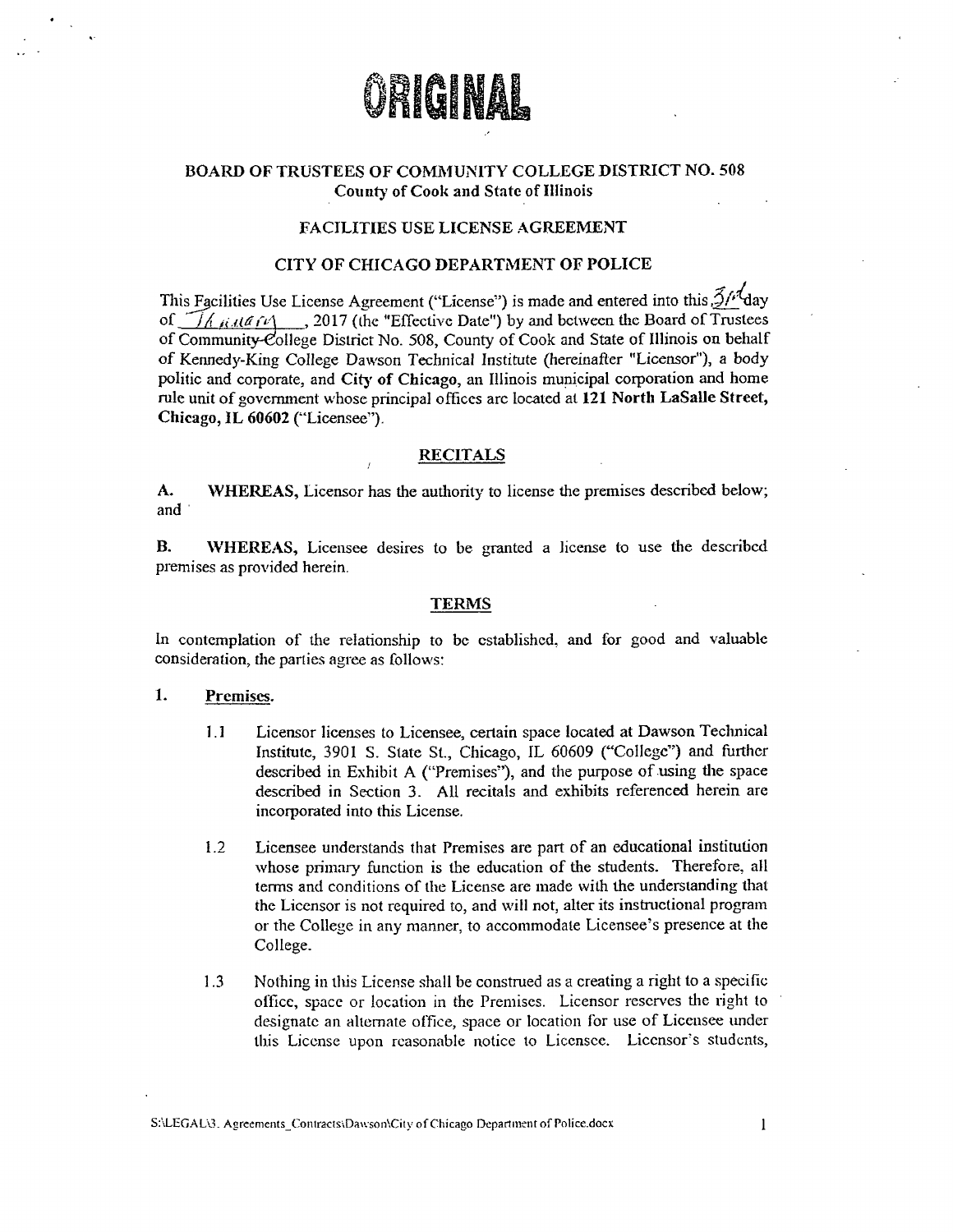faculty, staff and visitors will have priority to space according to need, increased student enrollment, and the necessary uses of Licensor.

- 2. Term. This License shall begin on the Effective Date and end on December 22, 2017.
- 3. Use of the Premises. Licensee will use and occupy the Premises for the sole purpose of police training. Use of the Premises for any other purpose is expressly prohibited without the Licensor's prior written consent. Violation of this provision shall be cause for termination of this License.
- 4. Consideration. In consideration for use of the space Licensee shall provide training to police department recruits.
- 5. Condition of Premises and Repairs; Surrender.
	- 5.1 Licensee has examined and knows the condition of the Premises and has received the same in good order and repair except as herein otherwise specified, and no representations as to the condition or repair of die Premises have been made by Licensor or its agents prior to or at the execution of the License, that are not herein expressed or endorsed hereon. Licensee shall keep the Premises in a clean, sightly, orderiy and healthy condition and in good repair, and shall perfonn all acts required to maintain the Premises in accordance with applicable statutes, ordinances and other govemmental requirements.
	- 5.2 Upon the expiration of the term of this License, or any renewal or extension thereof. Licensee will yield up peaceably the Premises to Licensor in as good order and condition as when the same were entered upon by Licensee, loss by fire or inevitable accident, damage by die clematits, and reasonable use and wear excepted.
- 6. Alterations, Additions and Improvements. Licensee shall not make, or suffer or pemiit to be made, any alterations, additions or improvements in or about the Premises without first obtaining the written consent of Licensor therefor; provided, however, that such consent, if given, will be subject to the express condition that any and all alterations, additions and improvements shall be done at Licensee's own expense, and that no liens of mechanics, material men, laborers, architects, artisans, contractors, subcontractors, or any other lien of any kind shall be created against or imposed upon the Premises, or any part thereof.
- 7. Service to the Premises. For each service that is to be provided "Licensor" or "Licensee" shall be responsible for the payment of each service as indicated below: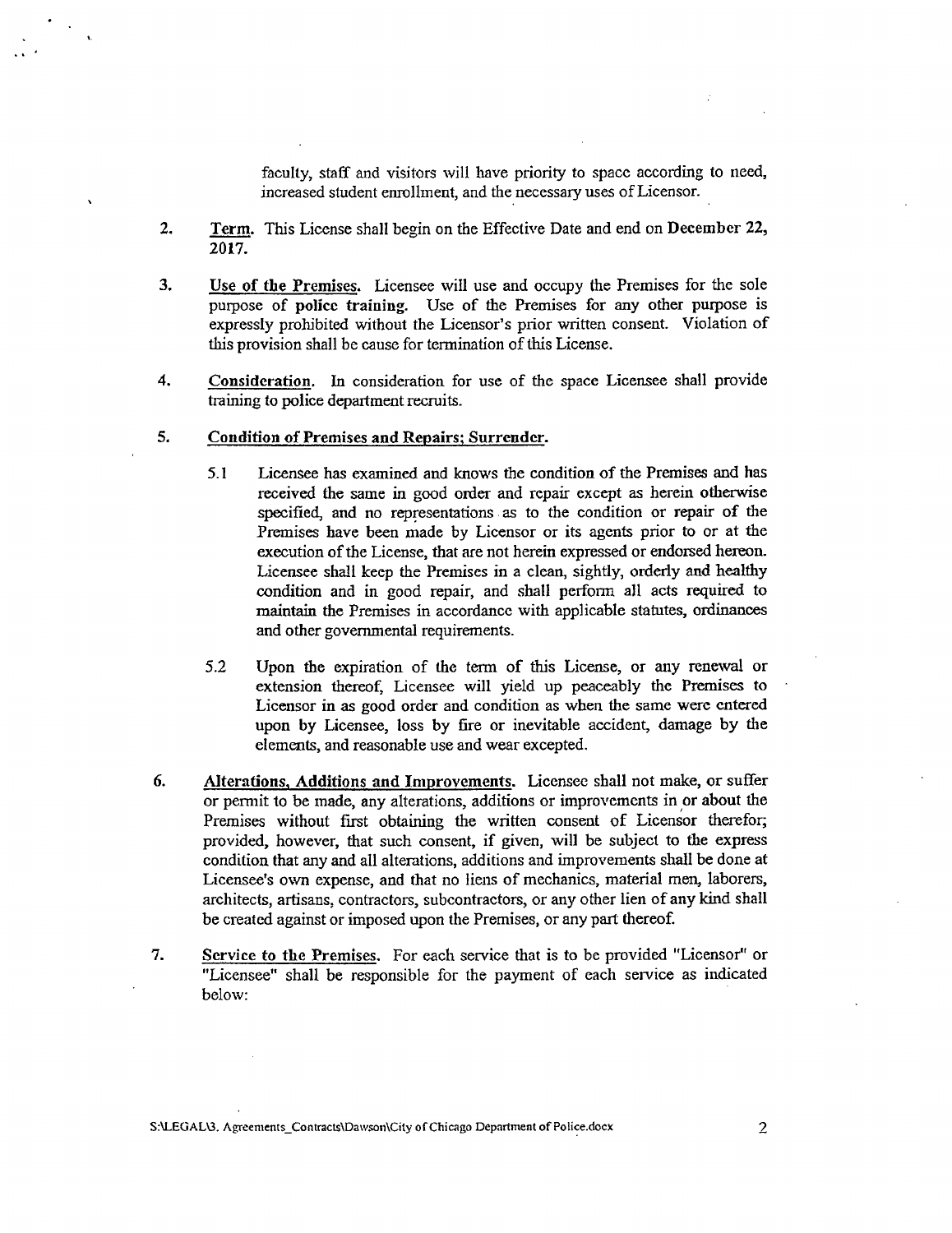| <u>Licensor</u> | Licensee |                                                                               |
|-----------------|----------|-------------------------------------------------------------------------------|
| ⊵               | $\Box$   | Water                                                                         |
| ⊠               | П        | Sewer                                                                         |
| M               | 口        | Refuse Removal                                                                |
| लि              | 囗        | Gas                                                                           |
| 囨               | Π        | Electricity                                                                   |
| 囨               | 口        | Heating and Cooling Systems                                                   |
| V,              | Π        | Janitorial Service and Supplies Inside the Premises                           |
| 夃               | Ωī       | Janitorial Service and Supplies Outside the Premises                          |
| П               | 冈        | Staff Identification for Licensee employees                                   |
| নে              | П        | Maintenance and Upkeep                                                        |
| Ø               | П        | Lighting Fixtures                                                             |
| □               | Ŗ,       | Billing<br>Telephone Installation Service,<br>and<br>Long<br>Distance Charges |

Licensee shall furnish and pay for any other services or supplies it desires that are not itemized above, with Licensor's prior, written approval.

8. Licensor's Right of Entry. Licensor shall have the right, upon reasonable notice, to enter upon the Premises to inspect the same and to make any and all improvements, alterations and additions of any kind upon the Premises.

### 9. Insurance.

Licensee represents that is self-insured for comprehensive general liability, auto liability, and worker's compensation as it relates to the Licensee's use of the Premises. Licensee shall provide a letter of self insurance to Licensor before commencement of the term of this License.

10. Indemnification. Licensee, subject to appropriation and necessary legislative approval, shall indemnify, keep and save harmless the Board of Trustees of Community College District No. 508, County of Cook and State of Illinois/City Colleges of Chicago and its directors, officers, employees, agents, contractors, students and volunteers (individually referred to herein as an ("Indemnified Party") and collectively referred to herein as the ("Indemnified Parties")) against all injuries, deaths, loss, damages, claims, suits, liabilities, judgments and costs as consequence of the granting of this License or which may in anyway result therefrom, and Licensee shall at his own expense, appear, defend and pay all charges of attomeys and all costs and other expenses arising therefrom or incurred in connection therewith, and, if any judgment shall be rendered against an Indemnified Party in any such action. Licensee shall, at his own expense, satisfy and discharge the same. Licensee expressly understands and agrees that any performance bond or insurance protection required by this License or otherwise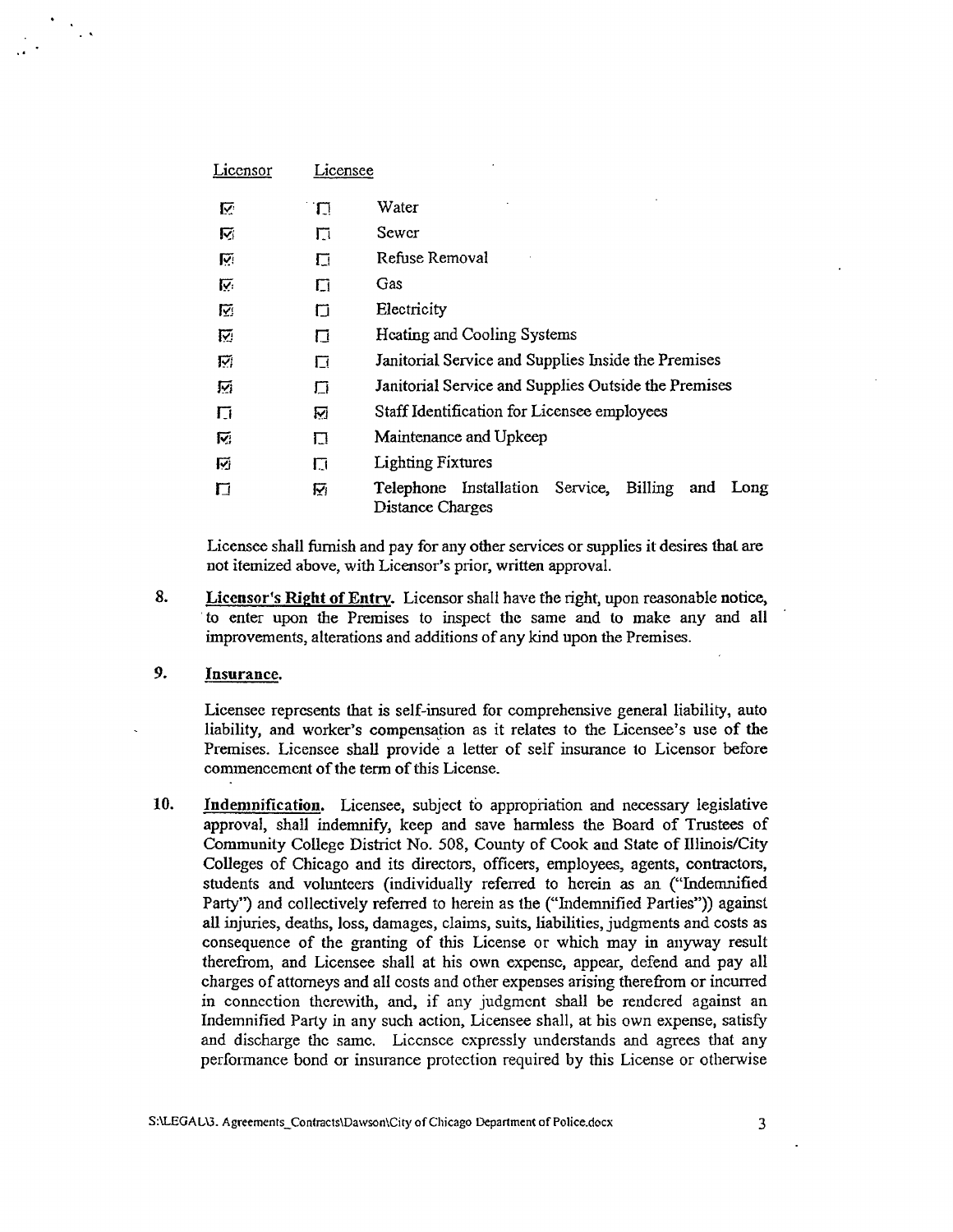provided by Licensee, shall in no way limit the responsibility to indemnify, keep and save harmless and defend the Indemnified Parties as herein provided.

This Section does not imply a waiver of the Illinois Local Government and Governmental Employees Tort Immunity Act, 745 ILCS lO/l-IOl et. seq. Notwithstanding anything herein to the contrary, the duty of the Licensee hereunder to pay any indemnified claim shall be reduced by the amount the Licensee recovers from any third party regarding such claim.

- 11. Assignment and Subletting. This License shall not be assigned, subleased, licensed, or mortgaged in whole or in part.
- 12. Holding Over. Licensee's holding or continued use or occupancy shall be construed as a License from month to month at the same monthly license fee and subject to the same conditions set forth in this License.
- 13. Condemnation. In the event the Premises, or any part thereof, are taken, damaged consequentially or otherwise, or condemned by public authority, this License shall termmatc as to the part so taken, and Licensee shall have the option within 30 days after assessing the amount of damage and amount of usable space, to either continue with the License, with the license fee payments abated in accordance with the reduced square footage and inconvenience of the loss of other Premises and the presence of repair efforts, or choose to tenninate the License without further obligation. Any damages and payments resulting from any public authority taking, damaging or condemnation of the Premises shall accrue to and belong to Licensor, and Licensee shall have no right to any part thereof.
- 14. Destruction. If at any time during the term of this License, or any extension or renewal thereof, die Premises shall be totally or partially destroyed by fire, earthquake, or other calamity, then this License shall terminate as to the part so destroyed, and Licensee shall have the option within 30 days after assessing the amount of damage and amount of usable space, to eidier continue with the License, with the payments abated in accordance with the reduced square footage and inconvenience of the loss of other Premises and the presence of repair efforts, or choose to terminate the License without further obligation. However, if Licensee chooses to remain in the Premises but Licensor elects not to rebuild or repair said Premises, Licensor shall so notify Licensee by written notice within the period of 30 days after the damaging event, and thereupon this License shall terminate without further obligation by Licensee.

#### 15. Termination.

 $\mathcal{L}^{\mathcal{A}}$ 

- 15.1 Termination for Convenience Either party upon thirty- (30) days prior written notice to the non-terminating party may terminate this Agreement.
- 15.2 Termination for Default Subject to Section 15.1 above, if Licensee fails to pay license fee as required by the terms of this License, Licensor,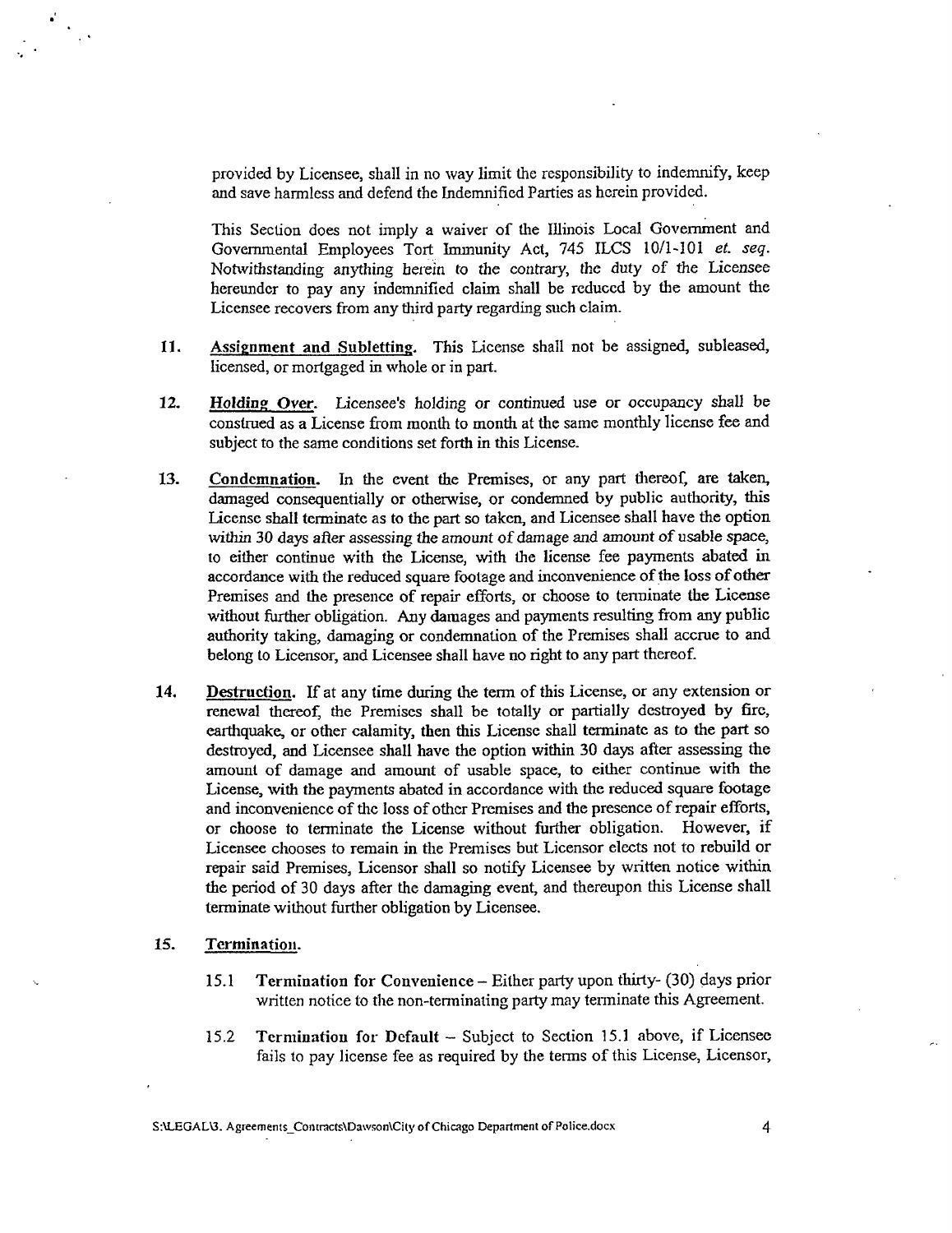after providing thirty- (30) days written notice and an opportunity for Licensee to remedy the situation, shall have the right to terminate this License in accordance with the terms of this License and applicable law.

- 16. Waiver. The failure of either party to exercise any of its rights under this License for a breach thereof shall not be deemed to be a waiver of such rights, nor shall the same be deemed to be a waiver of any subsequent breach, either of the same provision or otherwise.
- 17. Binding on Heirs, Successors, and Assigns. This License shall be binding upon and inure to the benefit of the successors, personal representatives, and permitted assigns of Licensor and Licensee.
- 18. Entire License. This License (and its exhibits and attachments, if any) constitutes the entire understanding between the parties with respect to the subject matter hereof and supersedes any and ali prior understandings and agreements, oral and written, relating hereto. Any amendment hereof must be in a writing signed by both parties.
- 19. Inspector General. It shall be the duty of each party to the agreement to cooperate with the Inspector General for City Colleges of Chicago in any investigation conducted pursuant to the Inspector General's authority under Article 2, Section 2.7.4(b) of the Board Bylaws. At all times, the Inspector General shall be granted access to any building or facility that is owned, operated, or leased by the City Colleges of Chicago.
- 20. Notice. Notices regarding this License shall be sent first class, postage pre-paid, registered or certified mail, return receipt requested, to the following persons or to any successor designated by either party in writing:

For Licensor:

City Colleges of Chicago Office of the General Counsel Attn: Eugene L. Munin 226 West Jackson Blvd.,14th Floor Chicago, IL 60606

For Licensee:

City of Chicago Department of Police 3510 S. Michigan Ave. Chicago, IL 60653 Attn: Bonnie Amado Telephone: 312-745-5788.

with a copy to: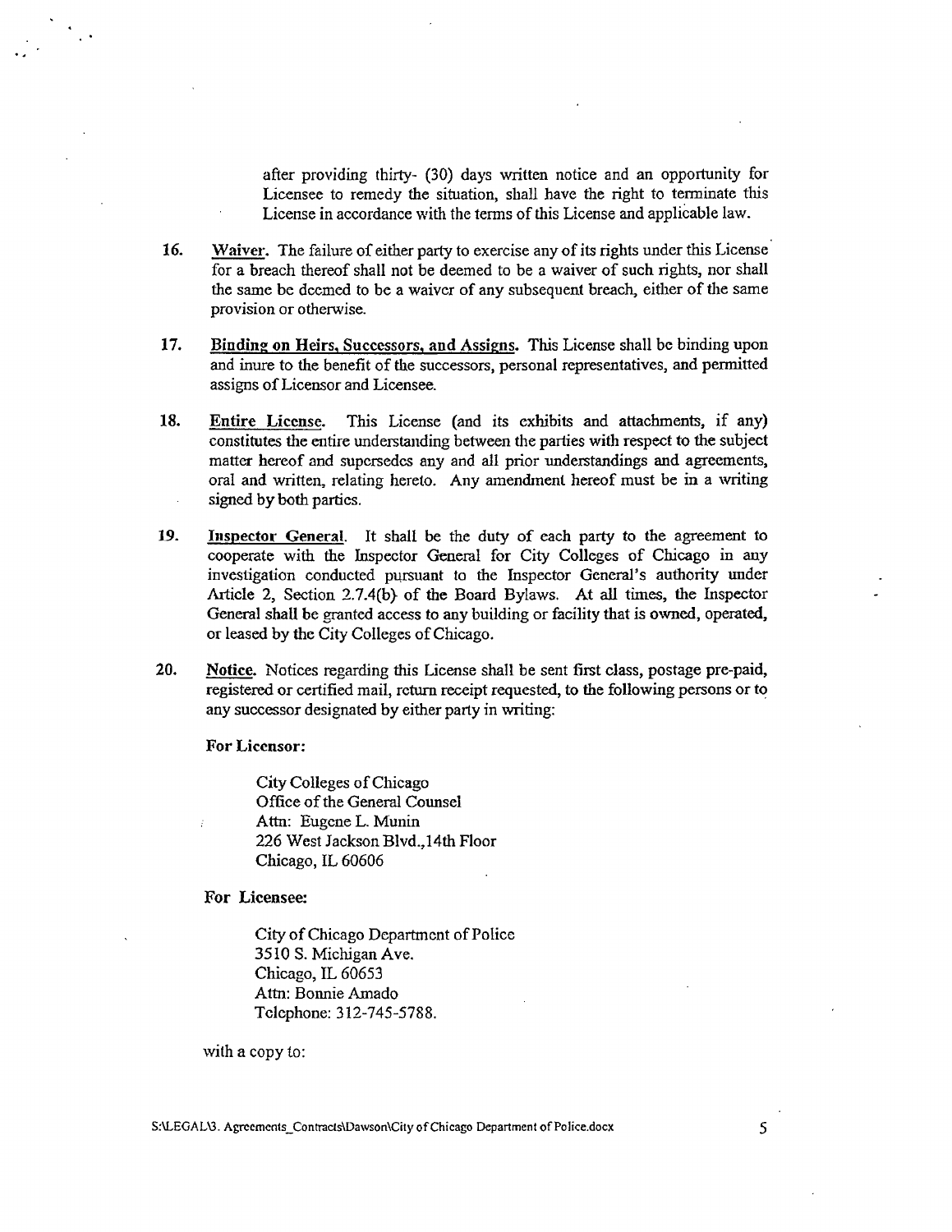Department of Fleet & Facility Management City of Chicago 30 N. LaSalle Street, Suite 300 Cliicago, IL 60602 Attn: Stephen Stults Telephone: 312-742-5282

or to such other addressee as may be hereafter designated by written notice. All such notices shall be effective only when received by the addressee.

#### 21. Covenants Regarding Use.

- 21.1 Licensor covenants and agrees:
	- 21.1.1 To maintain the Premises in condition fit for their intended use and to make all necessary repairs of which Licensor is aware, including adequate heat and water, and a sound physical structure;
	- 21.1.2 To maintain the groumds and remove the rubbish;
	- 21.1.3 To provide the use of certain furniture and personal property placed by Licensor in the Premises during the course of this License for the benefit of Licensee and its employees.
- 21.2 Licensee covenants and agrees:
	- 21.2.1 Licensee shall not consume, possess, exhibit, sell or offer for sale, nor permit its agents, employees, guests or invitees to consume, possess, exhibit sell or offer for sale, any alcoholic or intoxicating beverages on or around the Premises.
	- 21.2.2 Licensee shall fiilly comply with all applicable laws, ordinances and govemmental regulations and shall not make any use of the Premises which, directly or indirectly, is forbidden by public law, ordinance or governmental regulation or which may be dangerous ' to life, limb or property, or which may invalidate or increase the premium cost of any policy of insurance carried on the Premises building or building complex.
	- 21.2.3 Licensee understands that under the Illinois Firearm Concealed Carry Act, individuals, even licensed firearm owners with a concealed carry permit, are prohibited from carrying or storing a firearm or weapon on City Colleges of Chicago property. Notwithstanding the foregoing, swom officers of the Chicago Police Department arc permitted to carry a firearm.
	- 21.2.4 Licensee shall not display, inscribe, paint, print, maintain or affix on any place in or about the exterior of the Promises, building or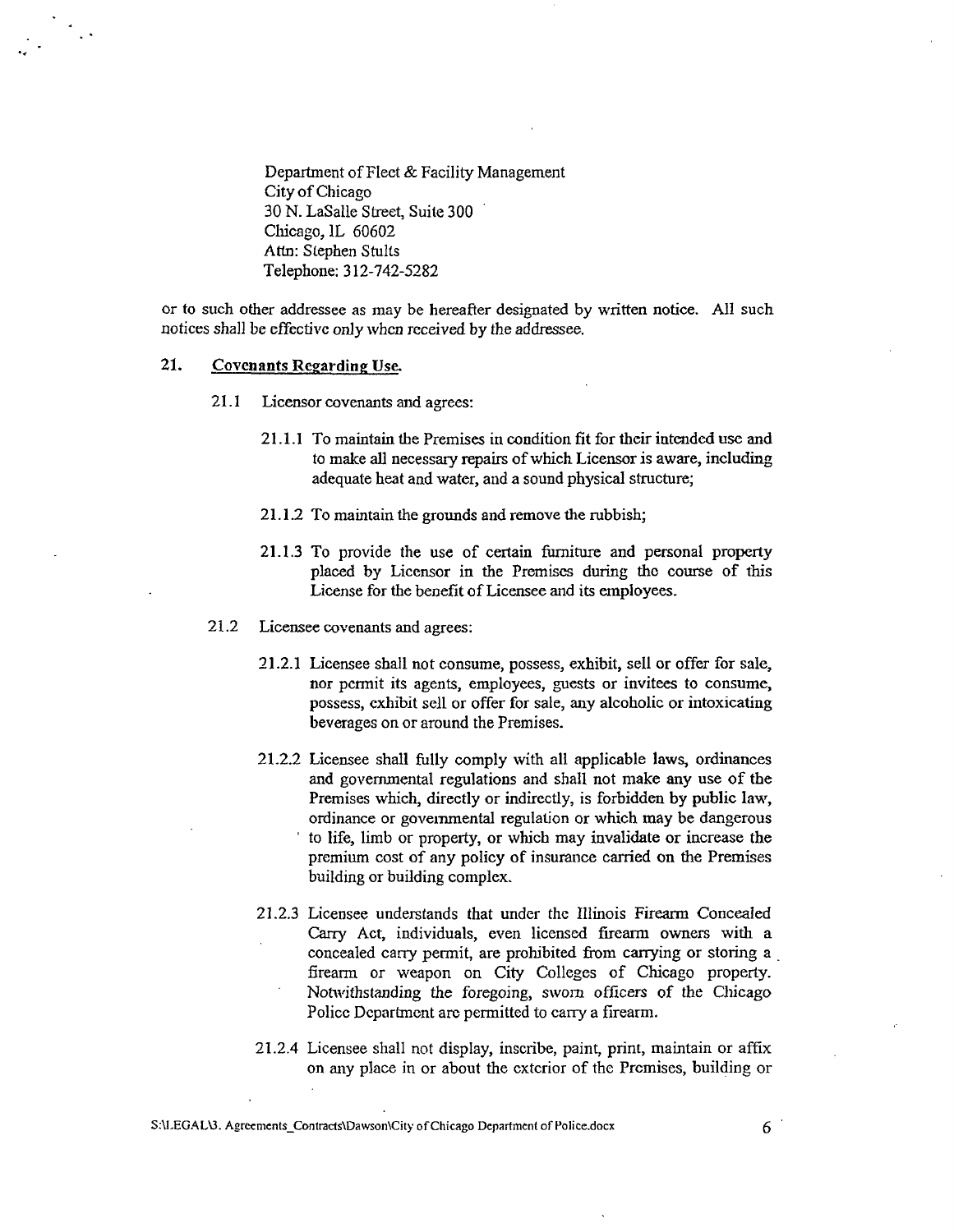building complex any sign, notice legend, direction, figure or advertisement unless Licensee has in each instance, first obtained the written consent of Licensor, or such person or persons as Licensor may from time to time, designate in writing.

- 21.2.5 Licensee shall, at its own cost and expense, procure each and every permit, license, certificate or other authorization and any renewals, extensions or continuances of the same required in connection with the lawful and proper use of the Premises.
- 21.2.6 Licensee shall enforce any "No Smoking" mles and regulations applicable to the Premises.
- 21.2.7 All property situated in the building or the Premises and belonging to Licensee, its agents, employees or invitees or any occupant of the Premises shall be situated there at the risk of Licensee, and Licensor shall not be liable for any damage, theft, misappropriation or loss of such property.
- 21.2.8 Children may not be left unattended and must be supervised at all times while on Board property.
- 22. Independent Contractor, *At* is mutually agreed and understood that neither party nor their employees, officers, agents or contractors are employees of the other and are not entitled to tax withholding, Workers' Compensation, unemployment compensation, or any employee benefits, statutory or otherwise,
- 23. Access.

 $\ddotsc$ 

- 23.1 Licensee shall have, at all times during the tenn of this License, a nonexclusive right of ingress and egress to and from the Premises through, over and upon such areas of College complex as may be designated, from time to time, in writing, by College ("Access Area"). The Access Area shall include any office space designated by College, Licensee shall not enter, or permit any of its contractors, agents, employees, guests or invitees to enter areas of the College other than the Premises and the Access Area, without, in each instance, first obtaining the prior written consent of the College President or the President's designee. Licensee shall take all measures necessary to prevent any of its contractors, agents, employees, guests or invitees from entering areas of College building or complex other than Premises and the Access Area.
- 23.2 Licensee has the right of reasonable ingress and egress to the Premises and to parking facilities. Nothing in this agreement shall be construed as a guarantee of available parking. Licensor's students, faculty, staff and visitors will have priority to available spaces according to need, increased student enrollment, and the necessary uses of Licensor.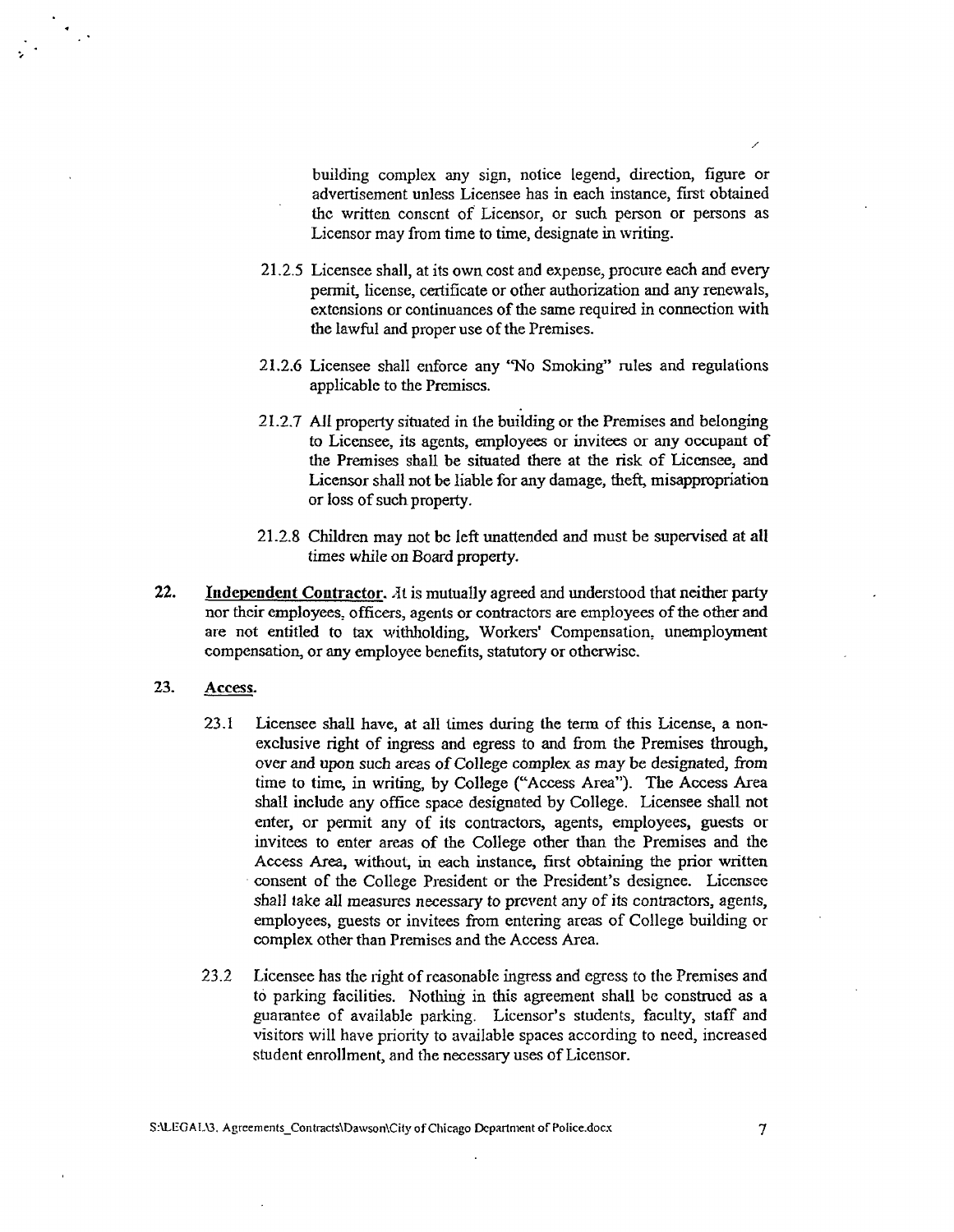- 24, Taxes. Licensee shall be responsible for any and all property taxes or leasehold taxes assessed on this property as a result of this License.
- 25, Compliance with Law. Licensor is a body politic and corporate, created under the Illinois Public Community College Act (110 ILCS 805/1-1, et seq.). During the Term, Licensee, at its sole expense, shall observe and comply with all federal, state and local laws, rules, ordinances and regulations related to this Agreement, including, but not limited, to the Illinois Public Community College Act and the Rules for the Management & Govemment of the City Colleges of Chicago with any amendments thereafter as well as the Licensor's respective collective bargaining agreements. Licensee shall also be responsible for compliance with the City Colleges of Chicago Debarment Policy.
- 26, Governing Law: Forum. This License shall be govemed by and construed under the laws of the State of Illinois, which shall be the forum for any lawsuits arising under this License or incidental hereto.

S:\LEGAL\3. Agreements\_Contracts\Dawson\City of Chicago Department of Police.docx

8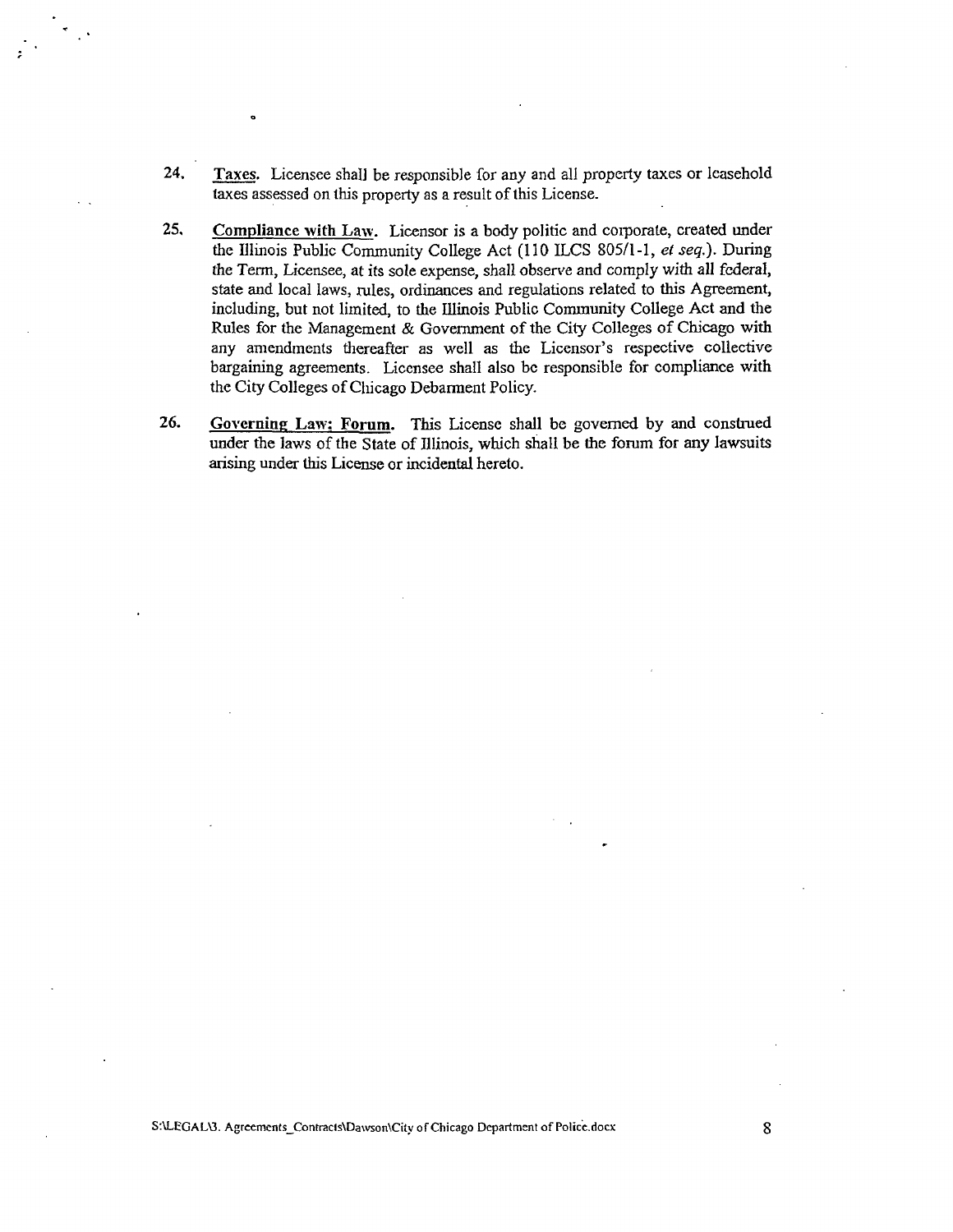IN WITNESS WHEREOF, the authorized representative of the parlies have executed this License as of the date written above.

#### LICENSOR LICENSEE

Board of Trustees of Community College District No. 508, County of Cook and State of Illinois

By, Arshele Stevens

a comparatives and

President, Kennedy-King College

APPROVED AS TO LEGAL FORM:

City of Chicago, an Illinois municipal corporation and home rule unit of government

By: David  $R$ cynolds

Commissioner, Department of Fleet  $\&$ Facility Management

By: EddicJohnson

Superintcndent/Dcpariment of Police

By:

Eugene L. Wunin General Counsel

APPROVED AS TO FORM AND

fEGALITY: By:

Lisa Misher Chief Assistant Corporation Counsel, Department of Law